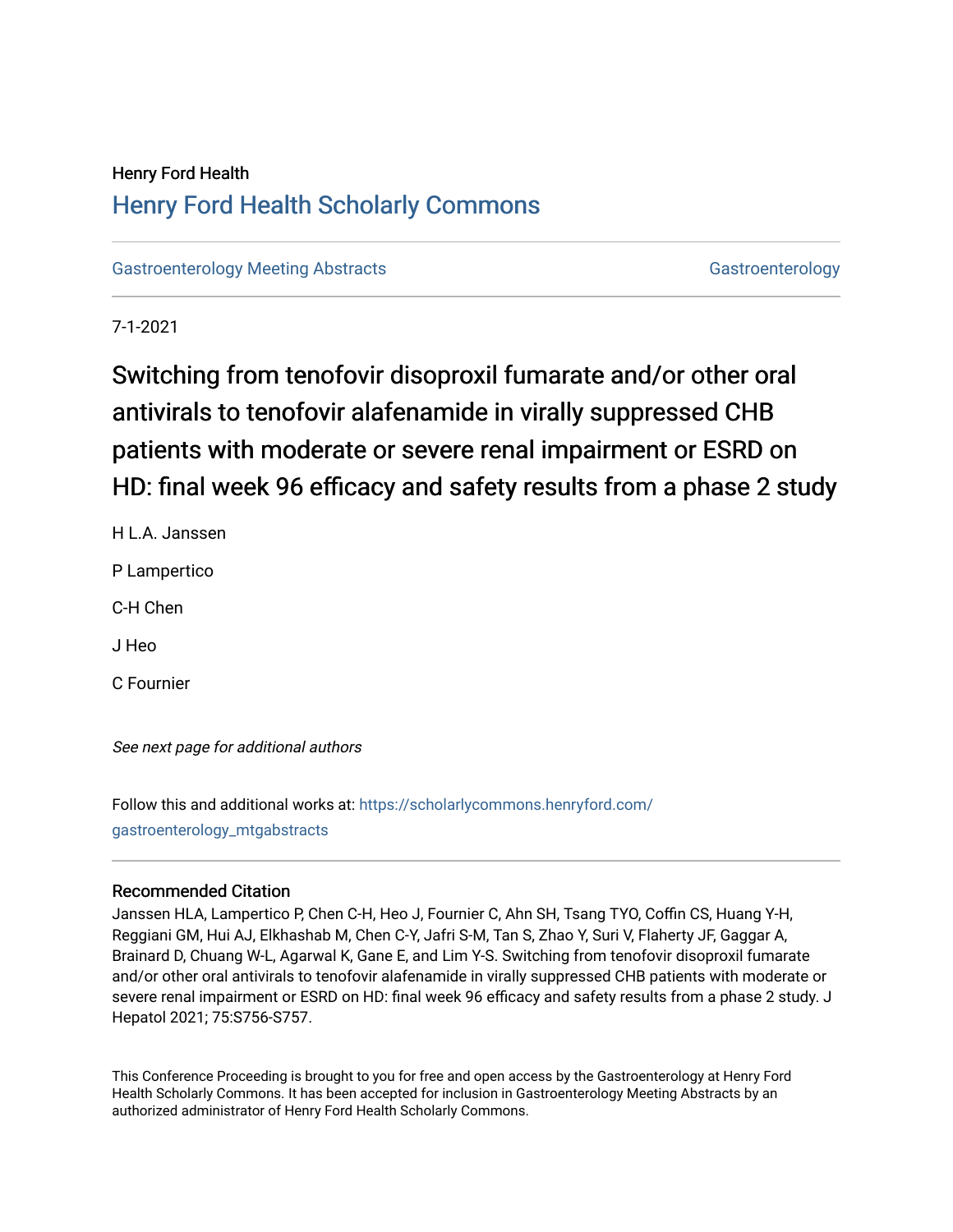## Authors

H L.A. Janssen, P Lampertico, C-H Chen, J Heo, C Fournier, S H. Ahn, T Y.O. Tsang, C S. Coffin, Y-H Huang, G M. Reggiani, A J. Hui, M Elkhashab, C-Y Chen, Syed-Mohammed Jafri, S Tan, Y Zhao, V Suri, J F. Flaherty, A Gaggar, D Brainard, W-L Chuang, K Agarwal, E Gane, and Y-S Lim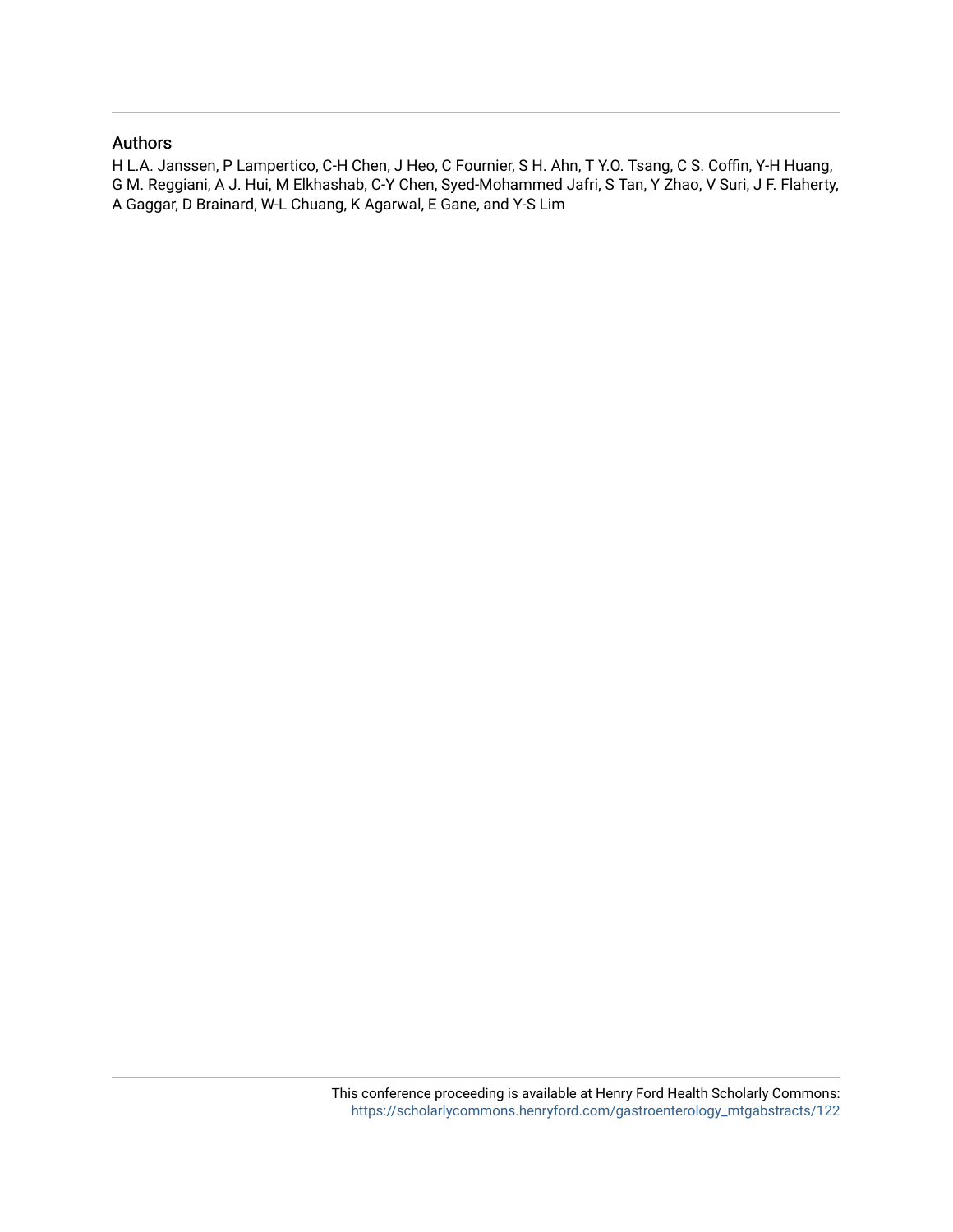## POSTER PRESENTATIONS

 $[eGFR<sub>CG</sub>]$ , serum creatinine) parameters, viral suppression, and serological and biochemical responses were serially assessed. **Results:** Of 31 patients enrolled, mean age was 55 y (29%  $\geq$  60 y), 68% male, 81% Asian, and 90% HBeAg-negative; median (Q1, Q3) CTP and MELD scores were 6 (5, 8) and 10 (7.5, 14.2), respectively, median  $e$ GFR<sub>CG</sub> 98.5 ml/min; 19% had osteoporosis on spine DXA. Twentyfive (81%) patients completed 96 weeks of TAF treatment (6 discontinued early: 2-withdrew consent, 1-adverse event [AE; Grade 2 creatinine increase], 1-investigator decision, and 2-death [respiratory failure and aspiration pneumonia-both not treatmentrelated]). Week 96 efficacy/safety results are summarized in the Table. 96% of patients on TAF treatment had HBV DNA <20 IU/ml with a high proportion having normal ALT levels. Bone and renal parameters remained stable. TAF was well tolerated with no patients having a Grade 3 or 4 AE or a serious AE related to treatment.

|                                                  | TAF 25 mg QD         |                           |  |
|--------------------------------------------------|----------------------|---------------------------|--|
| $n/N$ (%), or median (Q1, Q3)                    | $M$ issing = Failure | $M$ issing = Excluded     |  |
| <b>Efficacy</b>                                  |                      |                           |  |
| HBV DNA <20 IU/mL                                | 24/31(77)            | $24/25(96)^a$             |  |
| ALT normal (2018 AASLD criteria) <sup>b,c</sup>  | 18/31(58)            | 18/25(72)                 |  |
| ALT normal (Central lab criteria) <sup>b,d</sup> | 22/31(71)            | 22/25(88)                 |  |
| HBsAg loss <sup>e</sup>                          | 2/30(7)              | 2/24(8)                   |  |
| qHB sAg, log <sub>10</sub> change (IU/mL)        |                      | $-0.15(-0.32, -0.08)$     |  |
| CTP score change                                 |                      | $0(-1, 0)$                |  |
| MELD score change                                |                      | $-0.6(-1.3, 0.0)$         |  |
| <b>Bone safety</b>                               |                      |                           |  |
| Hip BMD, % change                                |                      | $+0.15(-1.167, 2.677)$    |  |
| Spine BMD, % change                              |                      | $-0.13$ $(-2.192, 2.736)$ |  |
| CTX, % change $(ng/mL)^f$                        |                      | $-6.3$ $(-25.0, 7.1)$     |  |
| P1NP, % change $(ng/mL)^g$                       |                      | $-3.8(-19.3, 25.4)$       |  |
| <b>Renal safety</b>                              |                      |                           |  |
| sCr, change (mg/dL)                              |                      | $0.02$ ( $-0.05, 0.90$ )  |  |
| sPO <sub>4</sub> , change (mg/dL)                |                      | $-0.1$ $(-0.4, 0.3)$      |  |
| eGFR <sub>cG</sub> change (mL/min)               |                      | $-2.4(-11.4, 10.7)$       |  |
| RBP/Cr, % change <sup>h</sup>                    |                      | $-22.5(-42.7, 14.7)$      |  |
| $\beta$ 2MG/Cr, % change <sup>i</sup>            |                      | $-20.5(-52.5, 27.3)$      |  |

PZMU/UCT, 76 CBBIge<br>
<sup>2</sup> Hatert had HB VDNA C-80 UU/mL but <69 IU/mL; <sup>5</sup>ALT normal is proportion with ALT sULN at<br>
<sup>21</sup> patient had HB VDNA 220 IU/ml but <69 IU/mL; <sup>5</sup>ALT normal is proportion with ALT sULN at Week 96 re

**Conclusion:** At 2 years, CHB patients with hepatic impairment who were switched to TAF maintained high rates of viral suppression and normal ALT values while bone and renal parameters remained stable.

#### PO-2395

Switching from tenofovir disoproxil fumarate and/or other oral antivirals to tenofovir alafenamide in virally suppressed CHB patients with moderate or severe renal impairment or ESRD on HD: final week 96 efficacy and safety results from a phase 2 study

Harry LA Janssen<sup>1</sup>, Pietro Lampertico<sup>2</sup>, Chien-Hung Chen<sup>3</sup>, Jeong Heo<sup>4</sup>, Claire Fournier<sup>5</sup>, Sang Hoon Ahn<sup>6</sup>, Tak Yin Owen Tsang<sup>7</sup>, Carla S. Coffin<sup>8</sup>, Yi-Hsiang Huang<sup>9</sup>, Giulio Marchesini Reggiani<sup>10</sup>, Aric Josun Hui<sup>11</sup>, Magdy Elkhashab<sup>12</sup>, Chi-Yi Chen<sup>13</sup>, Syed-Mohammed Jafri<sup>14</sup>, Susanna Tan<sup>15</sup>, Yang Zhao<sup>15</sup>, Vithika Suri<sup>15</sup>, John F. Flaherty<sup>15</sup>, Anuj Gaggar<sup>15</sup>, Diana Brainard<sup>15</sup>,

Wan-Long Chuang<sup>16</sup>, Kosh Agarwal<sup>17</sup>, Edward Gane<sup>18</sup>

Young-Suk Lim<sup>19</sup>. <sup>1</sup>Erasmus Universiteit Rotterdam, Rotterdam, Netherlands; <sup>2</sup>University of Milan, Milan, Italy; <sup>3</sup>National Taiwan University Hospital, Taipei City, Taiwan; <sup>4</sup>Pusan National University School of Medicine, Korea, Rep. of South; <sup>5</sup>Service d'Hépatologie, CHUM, Canada; <sup>6</sup>Yonsei University College of Medicine, Seoul, Korea, Rep. of

South; <sup>7</sup>Chinese University of Hong Kong, Central Ave, Hong Kong;<br><sup>8</sup>University of Calgary: <sup>9</sup>Tainei Veterans Ceneral Hospital Tainei Tai <sup>'</sup>University of Calgary; <sup>9</sup>Taipei Veterans General Hospital, Taipei, Taiwan; <sup>10</sup>University of Bologna, Italy; <sup>11</sup>Alice Ho Miu Ling Nethersole Hospital, Hong Kong; 12Toronto Liver Centre, Canada; 13Chia-Yi Christian Hospital, Taiwan; <sup>14</sup>Henry Ford Health System, United States; <sup>15</sup>Gilead Sciences Inc., Foster City, United States; <sup>16</sup>Kaohsiung Medical University Hospital, Kaohsiung Medical University, Taiwan; <sup>17</sup>Institute of Liver Studies, King's College Hospital, United Kingdom; 18University of Auckland, New Zealand; 19Asan Medical Center, University of Ulsan College of Medicine, Korea, Rep. of South

Email: vithika.suri@gilead.com

Background and aims: We have previously shown in renally impaired (RI) chronic hepatitis B (CHB) patients, including those with end-stage renal disease (ESRD) on hemodialysis (HD), that switching to tenofovir alafenamide (TAF) from tenofovir disoproxil fumarate (TDF) and/or other oral antivirals (OAVs) maintains high rates of viral suppression with stable bone and renal safety parameters at Week 48. Here we present the final Week 96 results. Method: In this Phase 2 study (NCT03180619), virally suppressed CHB patients (HBV DNA <LLOQ  $\times \ge 6$  months and <20 IU/ml at screening) with moderate or severe RI or with ESRD on HD at screening while receiving TDF and/or other OAVs for  $\geq$  48 weeks were enrolled and switched to TAF 25 mg QD for 96 weeks. Safety assessments including adverse events (AEs) and changes in bone (hip and spine BMD) and renal (creatinine clearance by Cockcroft-Gault  $[eGFR<sub>CG</sub>]$ , serum phosphorus, and serum creatinine -except in ESRD patients) parameters, viral suppression, and serological and biochemical responses were serially assessed.

#### Table. Final Results at Week 96: Efficacy and Bone and Renal Parameters

|                                                    | Moderate – Severe Ri°<br>$(n=78)$ |                                | <b>ESRD on HD<sup>°</sup></b><br>$(n=15)$ |                           |  |
|----------------------------------------------------|-----------------------------------|--------------------------------|-------------------------------------------|---------------------------|--|
| n/N (%), or median (Q1,<br>Q3)                     |                                   |                                |                                           |                           |  |
|                                                    | $M = Fc$                          | $M = Ed$                       | $M = F$                                   | $M = E$                   |  |
| HBV DNA <20 IU/mL                                  | 65/78 (83)                        | 65/65 (100)                    | 13/15 (87)                                | 13/13 (100)               |  |
| HBV DNA <20 IU/mL and<br>target not detected<br>(  | 54/78 (69)                        | 54/65 (83)                     | 10/15(67)                                 | 10/13(77)                 |  |
| Normal ALT (2018 AASLD<br>criteria) <sup>e,f</sup> | 58/78 (74)                        | 58/65 (89)                     | 13/15 (87)                                | 13/13 (100)               |  |
| Normal ALT (Central lab<br>criteria) e.g           | 64/78 (82)                        | 64/65 (98)                     | 13/15(87)                                 | 13/13 (100)               |  |
| HBeAg lossh                                        | 0/13                              | 0/9                            | 1/3(33)                                   | 1/3(33)                   |  |
| <b>HBsAgloss</b>                                   | 0/78                              | 0/66                           | 0/15                                      | 0/13                      |  |
| qHBsAg, log10 IU/mL change                         |                                   | $-0.10$ $(-0.16, -0.01)$       |                                           | $-0.11(-0.17, -0.02)$     |  |
| Hip BMD, % change                                  |                                   | $+0.94$ ( $-1.285$ , 2.282)    |                                           | $-1.54$ $(-3.620, 1.721)$ |  |
| Spine BMD, % change                                |                                   | $+1.21$ ( $-1.230$ , $3.452$ ) |                                           | $-1.32$ $(-3.459, 1.910)$ |  |
| CTX, % change (ng/mL) <sup>1</sup>                 |                                   | $-18.9$ $(-35.0, 0.0)$         |                                           | $-9.9$ $(-38.6, 23.9)$    |  |
| P1NP, % change (ng/mL)                             |                                   | $-13.8$ ( $-29.3$ , $8.0$ )    |                                           | $-20.8$ ( $-28.7, 16.5$ ) |  |
| sCr, change (mg/dL)                                |                                   | $-0.04$ $(-0.120, 0.080)$      |                                           | <b>NA</b>                 |  |
| sPO <sub>4</sub> .change (mg/dL)                   |                                   | $0.1(-0.2, 0.4)$               |                                           | <b>NA</b>                 |  |
| eGFRcg. change (mL/min)                            |                                   | $+1.0$ (-2.8, 4.5)             |                                           | <b>NA</b>                 |  |
| RBP/Cr, % change <sup>k</sup>                      |                                   | $-38.5$ $(-62.5, 29.5)$        |                                           | <b>NA</b>                 |  |
| B2MG/Cr, % change <sup>1</sup>                     |                                   | $-57.0$ $(-77.0, 62.0)$        |                                           | <b>NA</b>                 |  |

<sup>a</sup>Moderate to severe renal impairment: eGFR<sub>CG</sub> 15 - <60 mL/min at screening;

<sup>b</sup>ESRD on HD: eGFR<sub>cG</sub> < 15 mL/min maintained on chronic hemodialysis

<sup>9ESRD</sup> on HD: eGFR<sub>cs</sub> < 15 mL/min maintained on chronic hemodialysis<br>  $^{6}$ M-F, missing equal failure analysis; <sup>4</sup>/M-E, missing equal excluded analysis (i.e. observed data)<br>
"ALT value within normal range at Week 96 re

\*Urine retinol binding protein/creatinine (renal tubular marker); 'Urine beta-2 microglobulin/creatinine (renal tubular marker) Abbreviations: eGFRcs, estimated creatinine clearance (Cockcroft-Gault method); ESRD, end-stage renal disease; BMD, bone mineral<br>density by DXA scan); LLOD, lower limit of detection; NA, not applicable (hemodialysis patien

Results: Of 93 patients (mod-severe RI 78; ESRD on HD 15) enrolled, most (74%) were male and Asian (77%), with  $51\% \ge 65$  y, 83% HBeAgnegative, 34% with cirrhosis, and median ALT 17 U/L. Up to 24% had osteoporosis at hip and/or spine, with most having comorbidities (HTN 60%, CV disease 22%, DM 25%). Twelve (13%; 11 mod-severe RI and 1 ESRD) patients discontinued the study early (5-withdrew consent, 3-deaths [none treatment-related], 2-AE, and 2-investigator decision). Key efficacy/safety results at Week 96 are summarized in the Table. Viral suppression (HBV DNA<20IU/ml) was maintained in all patients remaining on treatment (i.e. missing equals excluded); a